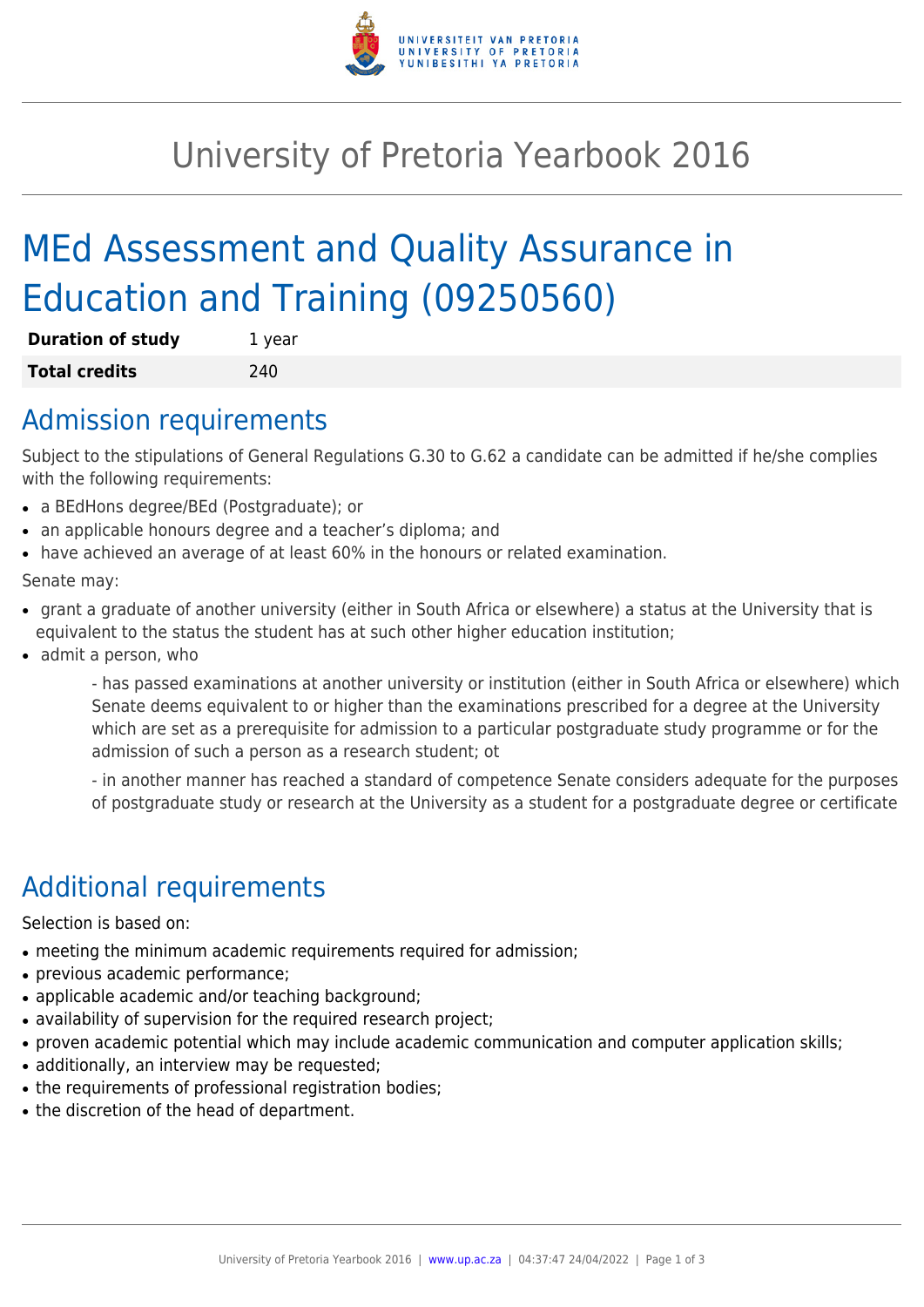

# Other programme-specific information

- Renewal of registration after the two-year period is permitted only under special circumstances in which case the head of department may give approval for a limited fixed extension of this period in terms of the set procedures.
- Students will be granted two opportunities to pass NMQ 800. Unsuccessful candidates will not be allowed to continue with the programme.
- This requirement applies to both the full research as well as the coursework master's degrees.

### Research information

All master's students must submit a dissertation or a mini-dissertation and must pass Research Proposal (NMQ 800). For the MEd research degree programmes, a dissertation on a topic approved by the Dean on the recommendation of the Head of department must be submitted, following the approval of a complete research proposal. A literature study is not acceptable.

- One publishable article based on the research that the student conducted for the dissertation or the minidissertation and approved by the supervisor, must be submitted. The article must be submitted at the offices of Student Administration before 15 February for the Autumn graduation ceremonies and before 15 July for the Spring graduation ceremonies.
- In addition to the copies referred to above, each successful student must submit a bound paper copy as well as two electronic copies of the approved mini-dissertation/dissertation to the Head: Student Administration in the format specified by the faculty and in accordance with the minimum standards set by the Department of Library Services
- (see http://upetd.up.ac.za/authors/ publish/ standards.htm#specs), before 15 February for the Autumn graduation ceremonies and before 15 July for the Spring graduation ceremonies. Failure to meet these deadlines will result in the degree being awarded during a subsequent series of graduation ceremonies.
- All students have to submit a research proposal during the first year of registration and defend it successfully before a panel of examiners appointed by the Dean, in collaboration with the Head of department, Supervisor and Research Coordinator, before they can start with the research.
- Students have to apply for ethical clearance to the Head of department and Ethics Committee and only commence with field work once the application for ethical clearance has been approved by the Ethics Committee.
- Students have to present a progress report on the research to the Supervisor annually. Continued reregistration depends on satisfactory annual progress.
- All students have to attend the research capacity building sessions on quantitative and qualitative research at master's level.

### Pass with distinction

The MEd degree is conferred with distinction on a student who obtains at least 75% in the dissertation.